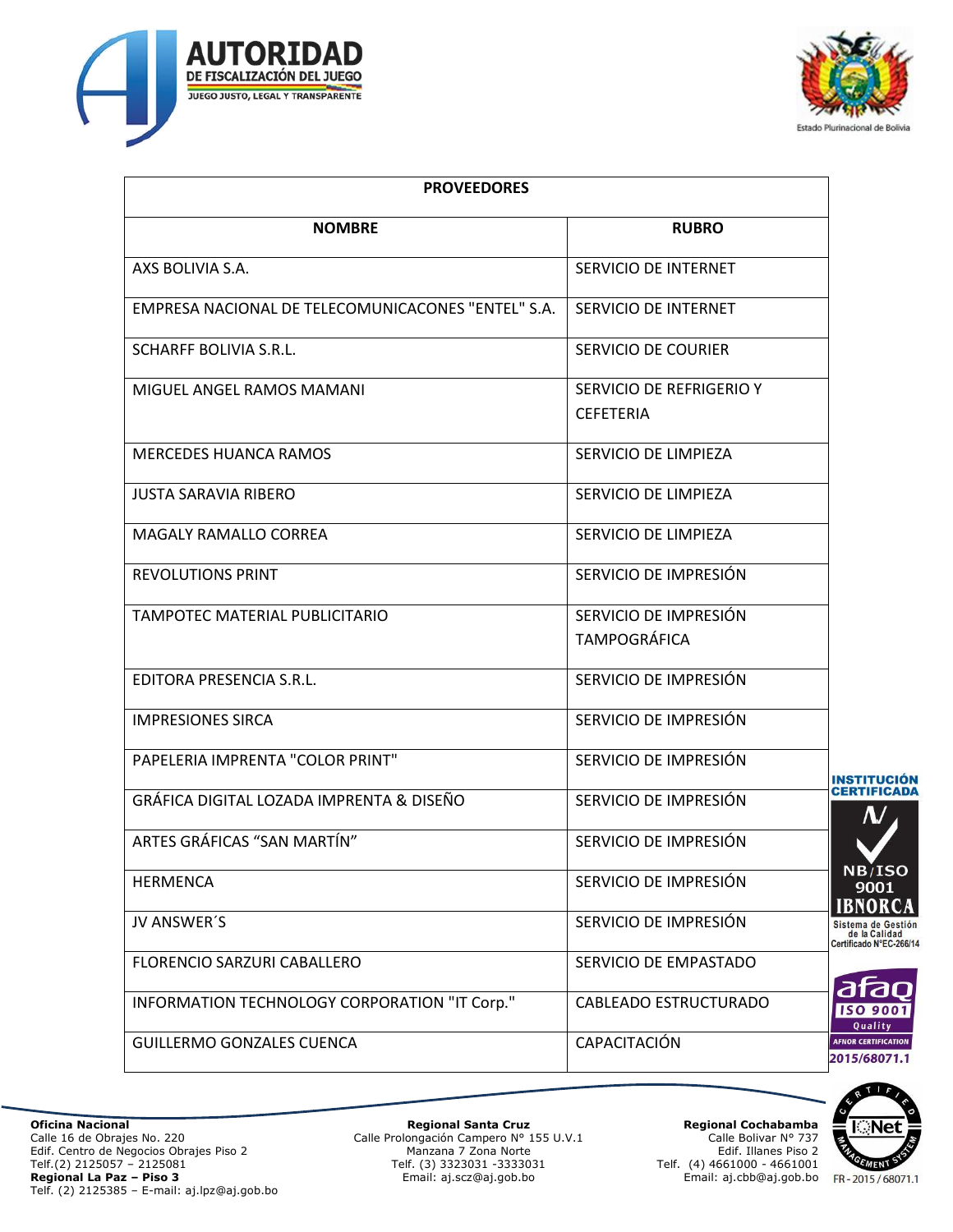



| <b>PROVEEDORES</b>                                            |                          |                                                                |
|---------------------------------------------------------------|--------------------------|----------------------------------------------------------------|
| <b>NOMBRE</b>                                                 | <b>RUBRO</b>             |                                                                |
| GESTIÓN PÚBLICA & EMPRESARIAL Consulting group                | <b>CAPACITACIÓN</b>      |                                                                |
| SERVICIO TÉCNICO AUTOMOTRIZ ESAB                              | <b>TALLER MECÁNICO</b>   |                                                                |
| <b>SERVICIO MUSTANG</b>                                       | <b>TALLER MECÁNICO</b>   |                                                                |
| <b>INOVA</b>                                                  | RELOJ BIOMÉTRICO, HANDYS |                                                                |
| COMUNICACIÓN GENERAL & PRODUCCIÓN AUDIOVISUAL<br>OBRAS S.R.L. | PRODUCCIÓN DE SPOTS      |                                                                |
| <b>INFORME C</b>                                              | <b>MONITOREO</b>         |                                                                |
| PUBLIMARKET                                                   | <b>MONITOREO</b>         |                                                                |
| EMPRESA ARRENDADORA DE EQUIPOS E.A.E. S.R.L.                  | EQUIPOS DE COMPUTACIÓN   |                                                                |
| <b>EMPRESA YUPANA S.R.L.</b>                                  | EQUIPOS DE COMPUTACIÓN   |                                                                |
| DATEC LTDA.                                                   | EQUIPOS DE COMPUTACIÓN   |                                                                |
| <b>INFOSHOP</b>                                               | EQUIPOS DE COMPUTACIÓN   |                                                                |
| CREATIVO COMPUTACIÓN & SISTEMAS                               | EQUIPOS DE COMPUTACIÓN   |                                                                |
| ARXEN S.R.L.                                                  | EQUIPOS DE COMPUTACIÓN   | <b>INSTITUCION</b>                                             |
| <b>RONET</b>                                                  | EQUIPOS DE COMPUTACIÓN   | Λ.                                                             |
| <b>CONECTADOS</b>                                             | EQUIPOS DE COMPUTACIÓN   | NB/ISO                                                         |
| LIBOL S.R.L.                                                  | EQUIPO DE COMUNICACIÓN   | 9001<br><b>IBNORCA</b>                                         |
| SOUTHTEC DE BOLIVIA S.R.L.                                    | EQUIPOS DE COMPUTACIÓN   | Sistema de Gestión<br>de la Calidad<br>Certificado N°EC-266/14 |
| <b>EMPRESA GRUPAL S.R.L.</b>                                  | EQUIPOS DE COMPUTACIÓN   | afao                                                           |
| TCC BOLIVIA S.R.L.                                            | EQUIPOS DE COMPUTACIÓN   | <b>ISO 9001</b><br>Quality<br><b>AFNOR CERTIFICATION</b>       |
|                                                               |                          | 2015/68071.1                                                   |



**Oficina Nacional**  Calle 16 de Obrajes No. 220 Edif. Centro de Negocios Obrajes Piso 2 Telf.(2) 2125057 – 2125081 **Regional La Paz – Piso 3** Telf. (2) 2125385 – E-mail: aj.lpz@aj.gob.bo

**Regional Santa Cruz** Calle Prolongación Campero N° 155 U.V.1 Manzana 7 Zona Norte Telf. (3) 3323031 -3333031 Email: aj.scz@aj.gob.bo

**Regional Cochabamba** Calle Bolivar N° 737 Edif. Illanes Piso 2 Telf. (4) 4661000 - 4661001 Email: aj.cbb@aj.gob.bo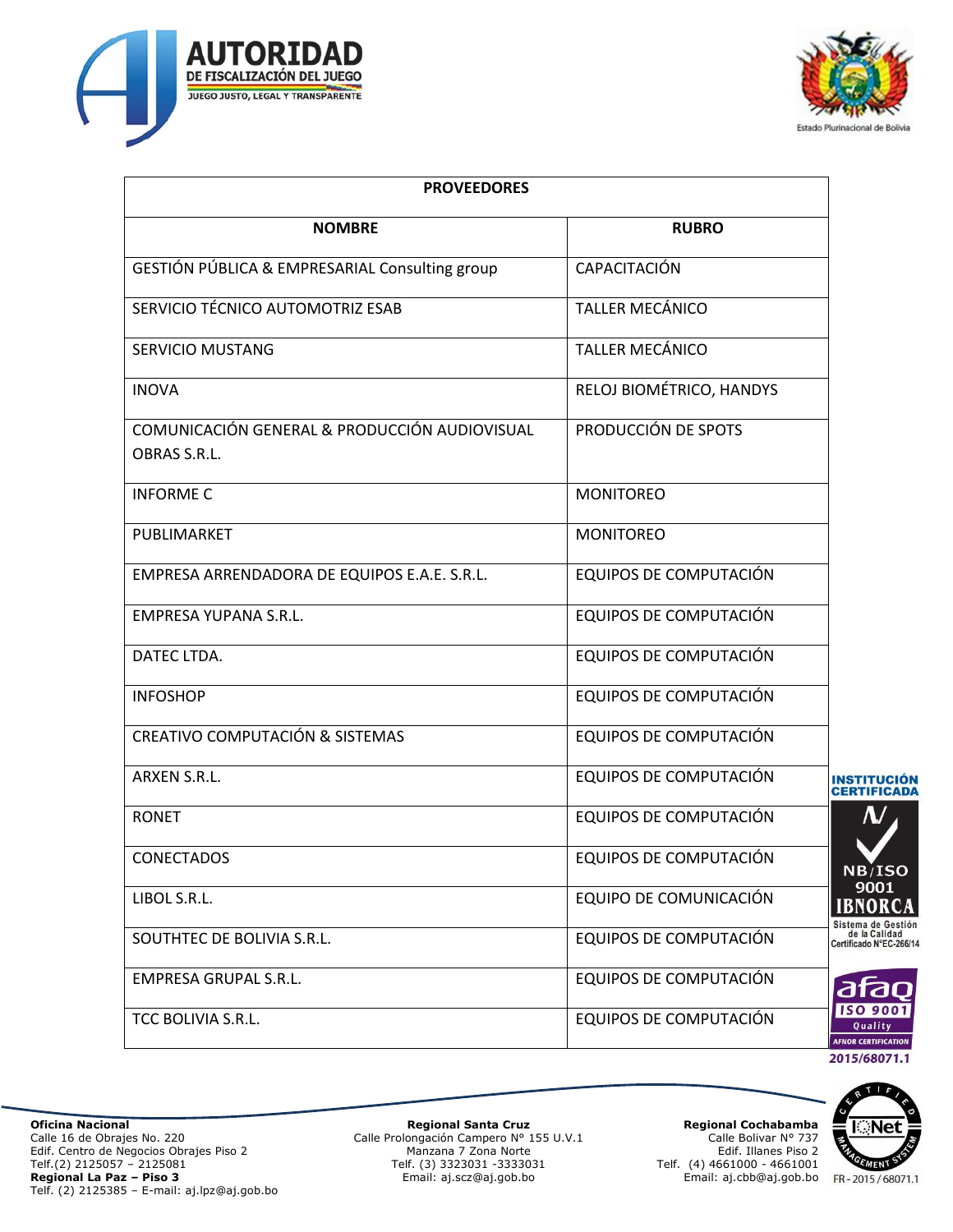



| <b>PROVEEDORES</b>                              |                                |                   |
|-------------------------------------------------|--------------------------------|-------------------|
| <b>NOMBRE</b>                                   | <b>RUBRO</b>                   |                   |
| <b>MEDICOM</b>                                  | <b>MUEBLES</b>                 |                   |
| <b>GERALDIN</b>                                 | <b>MUEBLES</b>                 |                   |
| DISTRIBUIDORA INTEGRAL S.I.G.L-XXI              | <b>MUEBLES</b>                 |                   |
| <b>CIBeRTel</b>                                 | EQUIPO DE COMUNICACIÓN         |                   |
| SATCOM S.R.L.                                   | EQUIPO DE COMUNICACIÓN         |                   |
| <b>INDUSTRIAS LARA BISCH S.A.</b>               | LIBRERÍA                       |                   |
| LIBRERÍA Y PAPELERIA OLIMPIA S.R.L.             | LIBRERÍA                       |                   |
| LIBRERIA Y PAPELERIA SELLOS DE GOMA "ROSANGELA" | LIBRERÍA                       |                   |
| LIBRERÍA PAPELERÍA K&V                          | LIBRERÍA                       |                   |
| Creaciones y Confecciones VIP S.R.L.            | <b>CONFECCIONES</b>            |                   |
| <b>CAMAR DISTRIBUIDORA</b>                      | <b>ACCESORIOS DE SEGURIDAD</b> |                   |
| PING IT S.R.L.                                  | SOFTWARE                       |                   |
| <b>INOVA COMUNICACIONES</b>                     | EQUIPO DE COMUNICACIÓN         |                   |
| CENTRO DE EVENTOS AUDITORIUM                    | <b>EVENTOS</b>                 | IN:<br><b>CE</b>  |
| <b>JESNOR BOLIVIA</b>                           | <b>TONERS</b>                  |                   |
| <b>HP STORE</b>                                 | <b>TONERS</b>                  | r                 |
| <b>FUSIÓN LASER</b>                             | <b>TONERS</b>                  | II<br><b>Sist</b> |
| <b>GRÁFICA CONCEPTUAL</b>                       | SERVICIO DE IMPRESIÓN          | Certi             |
| W.C.I. S.R.L.                                   | <b>TONERS</b>                  | C<br>B            |
|                                                 |                                |                   |



 $B/ISO$ 9001 **SNORCA** tema de Gestión<br>de la Calidad<br>ificado N°EC-266/14



RT

**Regional Santa Cruz** Calle Prolongación Campero N° 155 U.V.1 Manzana 7 Zona Norte Telf. (3) 3323031 -3333031 Email: aj.scz@aj.gob.bo

**Regional Cochabamba** Calle Bolivar N° 737 Edif. Illanes Piso 2 Telf. (4) 4661000 - 4661001 Email: aj.cbb@aj.gob.bo

GEMENT FR-2015/68071.1

**KONet**